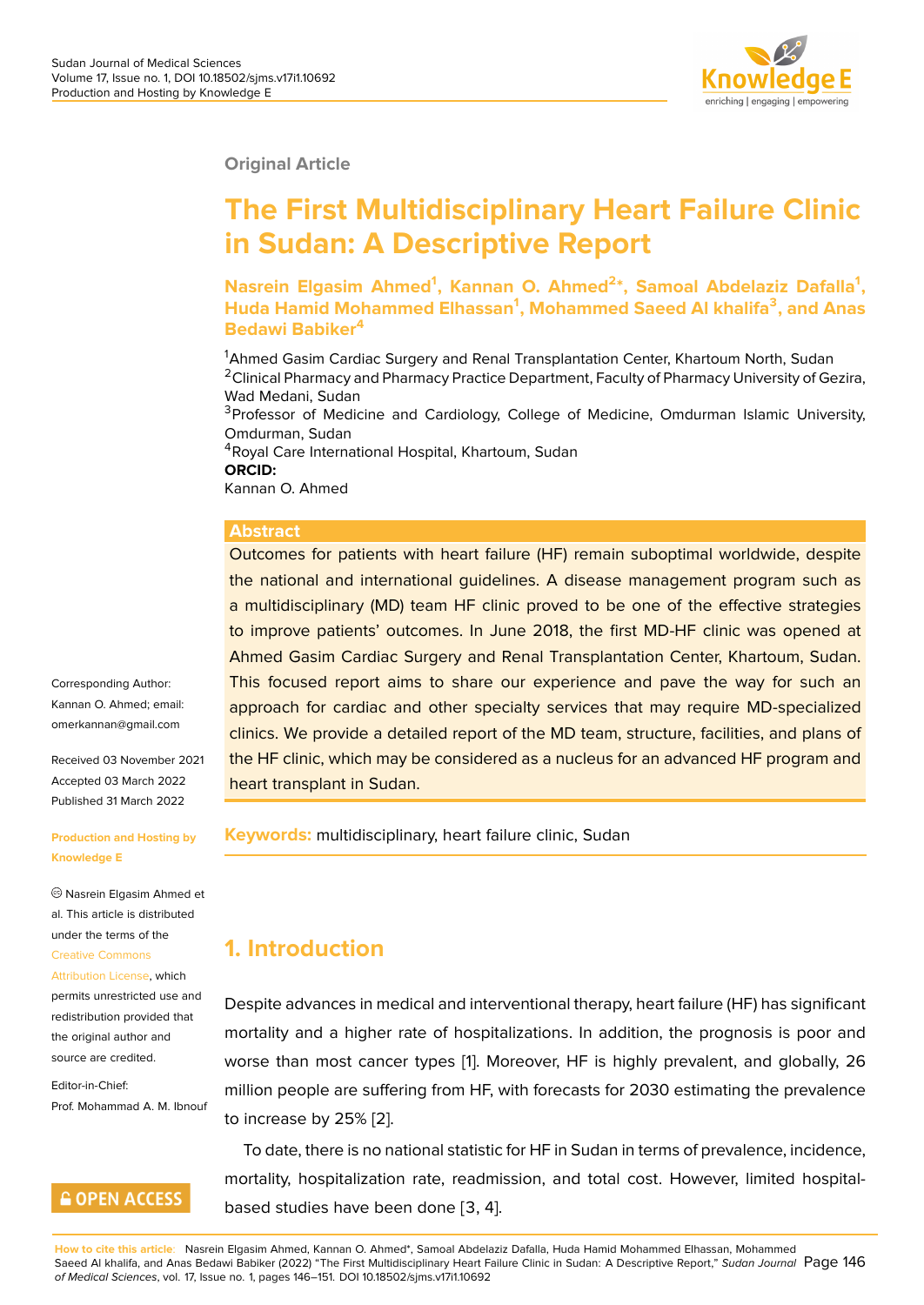Despite improved survival, reduced hospitalizations, and improved quality of life (QoL) of HF patients with reduced ejection fraction (HFrEF) in clinical trials with novel drugs and devices, in actual practice, the treatment of HFrEF is still suboptimal worldwide [5].

Disease management programs (DMPs) such as HF clinics are effective in optimizing patients with HF compared to the usual care. Therefore, DMPs are now highly recommended by international guidelines to be practiced in a multidisciplinary (MD) te[am](#page-5-2) [1].

This short communication describes the first MD-HF clinic at Ahmed Gasim Cardiac [S](#page-5-0)urgery and Renal Transplantation Center, Khartoum, Sudan.

#### **2. The Premise**

The MD-HF clinic was opened on June 14, 2018, at Ahmed Gasim Cardiac Surgery and Renal Transplant Center, established in 1997 in Khartoum, Sudan with 230 beds. The cardiac services include busy cardiology and cardiac surgery departments that accept referrals from around the country.

The clinic operates from the outpatient department of the center. The team is allocated enough room to provide privacy for patients without overlapping care provided from each specialty. Although in the beginning, due to the low number of patients, the clinic operated only for one day, after a month, it started providing services for two days per week with an average of 10–15 patients per day.

#### **3. MD-HF Clinic Goals and Structure**

Ahmed Gasim Cardiac Surgery and Renal Transplant Center was established in 1997 in Khartoum, Sudan, and has 230 beds. The cardiac services include busy cardiology and cardiac surgery departments that accept a referral from all around the country [6].

Six units form the cardiology department of the center covering invasive and noninvasive services. Due to the increasing number of patients, the center adopted the policy of specialized clinics, for example, the pacemakers, arrhythmias, anticoa[gu](#page-5-3)lants, and HF clinics for better patient care.

The main goals of the center are to improve the outcome of patients with HFrEF, promote the concept of MD team and staff competence, establish robust data for audit and research, and act as a nucleus for a more advanced HF program in Sudan.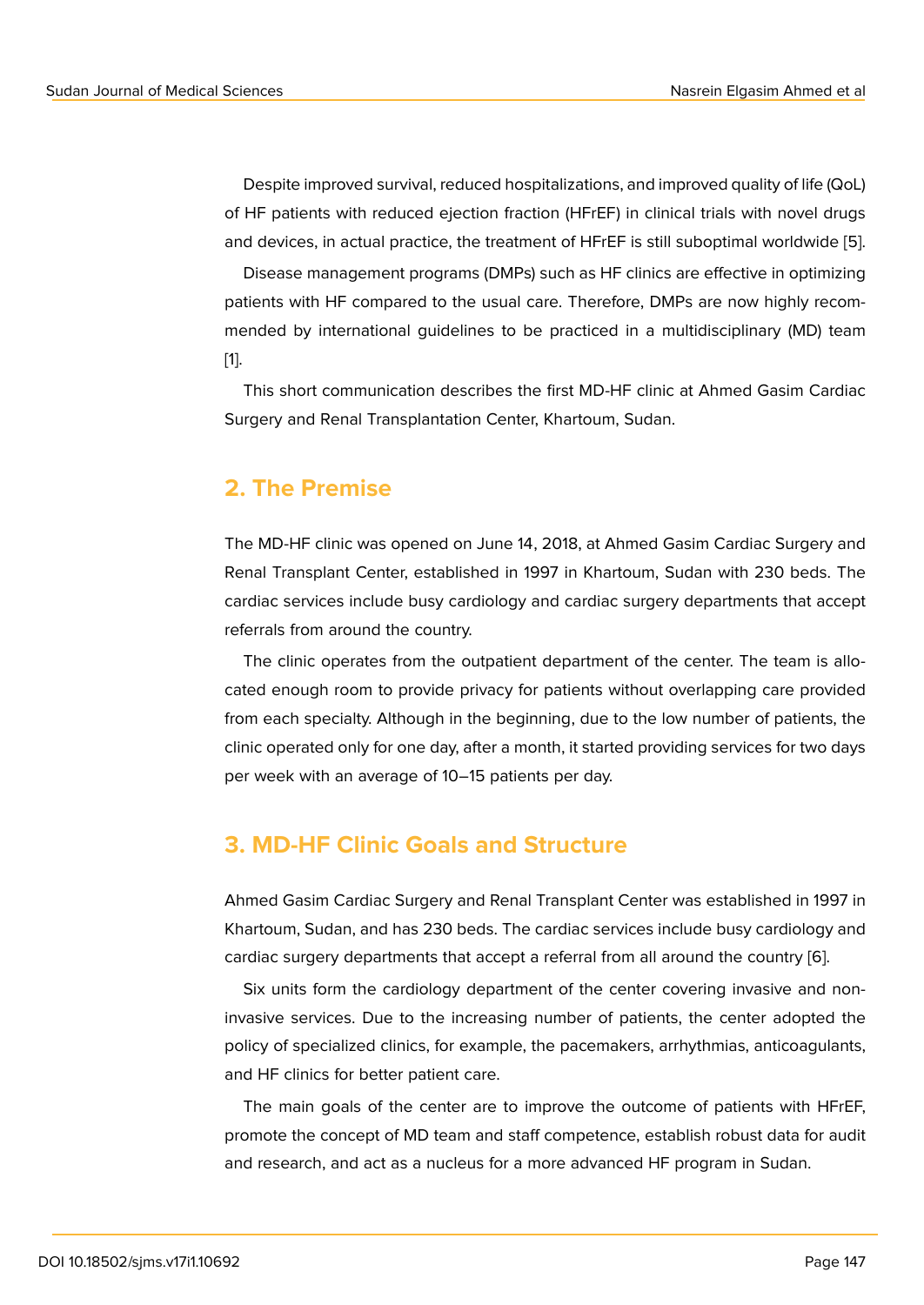#### **4. The MD-HF Clinic Team**

The MD-HF clinic team comprised of the following members:

- (i) A consultant cardiologist
- (ii) A clinical pharmacy specialist
- (iii) A resident doctor trained in HF
- (iv) A nurse trained in HF
- (v) Dieticians
- (vi) Psychologists
- (vii) Cardiac rehabilitation specialist

#### **5. Equipment and Facilities**

Registration to the clinic is made through a computerized system. The patient is admitted with specific referral criteria according to the diagnosis and cause of HFrEF, as shown in Figure **1**. The clinic is also supported with a specially designed patient file separate from the hospital file, as each discipline has a separate section to document their workup, plans, and subsequent follow-up for each patient.

The [c](#page-3-0)linic is supported with a booklet written in a simple local language containing information about HF, self-care, HF medications, and tables for daily weight measurement.

The patient undergoes the initial basic investigations including ECG, CXR, and echocardiography plus laboratory indices (CBC, U&E, BNB [when needed]) repeated when required and at least at the optimization of medication.

#### **6. MD-HF Clinic Team Organization**

The crucial point in the MD-HF clinic is to nominate the individual role of each MD team member without overlapping, so patients can inspire new modes of handling compared to the usual care.

The cardiac nurse is the first member to welcome patients and check their eligibility for the clinic. Then, the patient meets the rest of the team members, including the doctor, the clinical pharmacists, the dietitian, the cardiac rehabilitator, and the psychologist.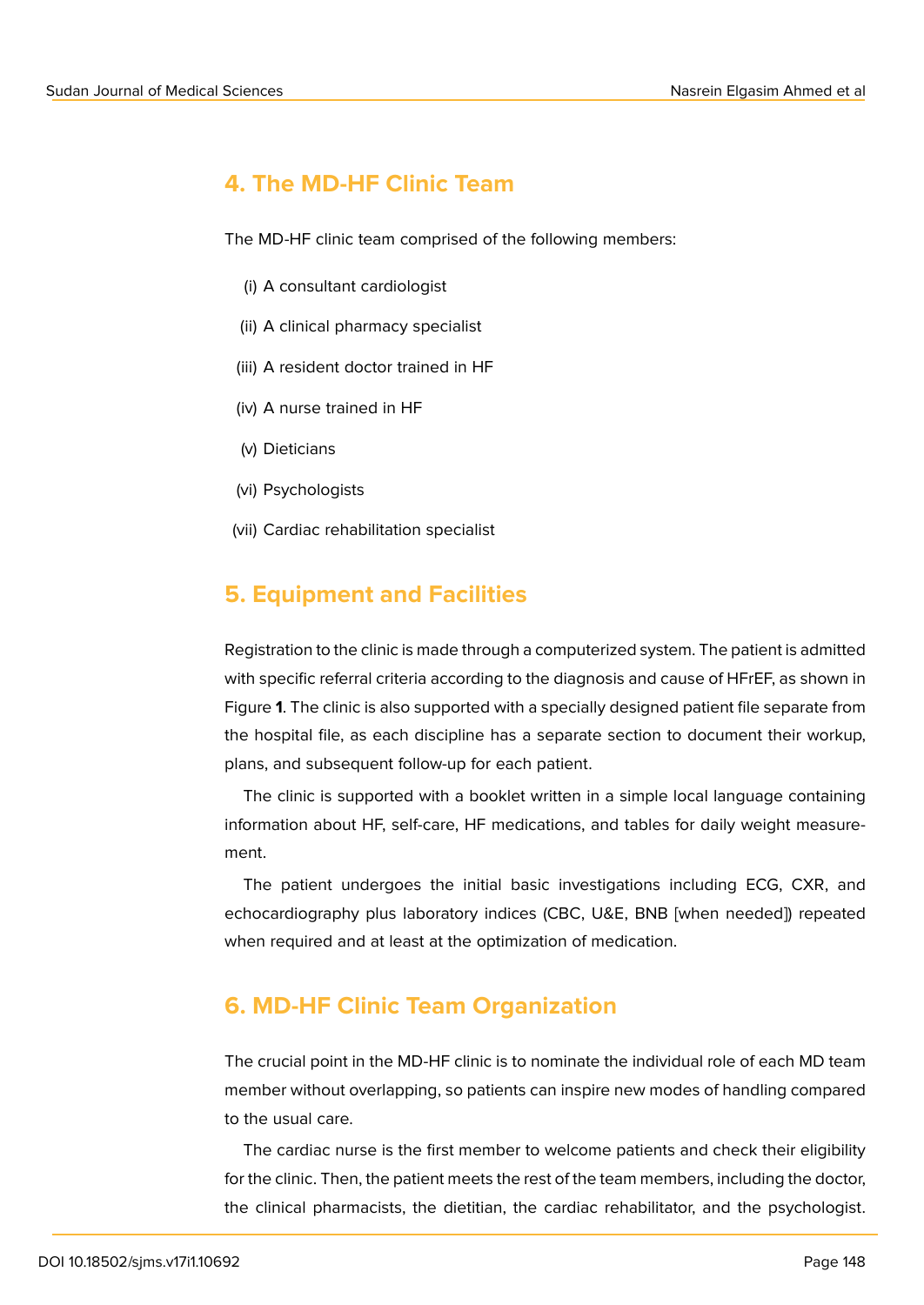

<span id="page-3-0"></span>**Figure 1**: Referral criteria to multidisciplinary heart failure clinic.



Figure 2: Role of each specialty in multidisciplinary heart failure clinic.

Nevertheless, some or all of the team members may need to counsel the patient together for the best possible management plan. Figure **2** illustrates the role of each specialty in the HF clinic.

#### **7. Patient's Acceptance Policy**

HFrEF patients are managed by their units, and only patients who need further optimization and maximization of medications are accepted in the clinic after a full workup and solving reversible causes of HF. Figure **1** shows the patient referral criteria.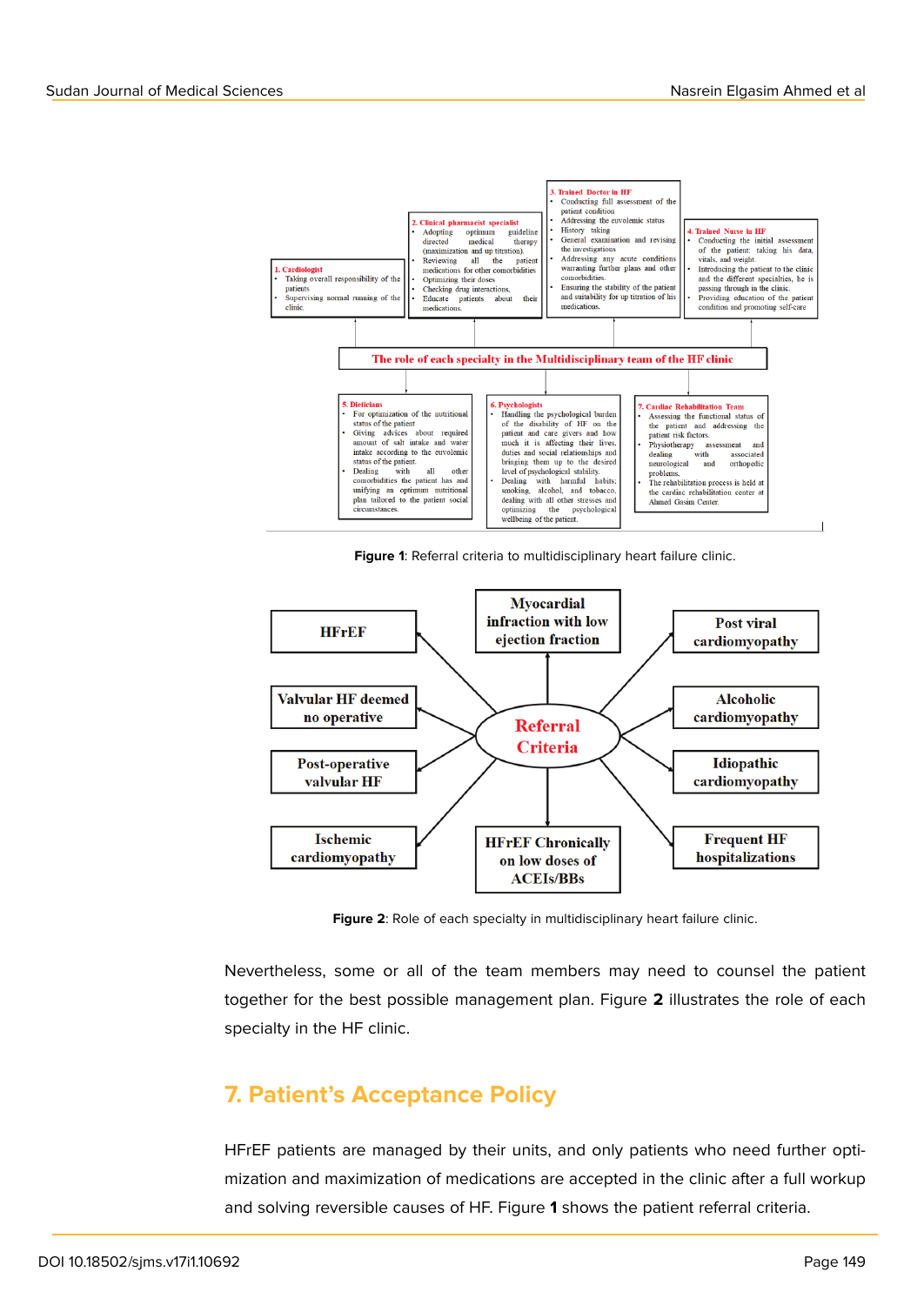# **8. What is Different at the HF Clinic Compared to the Usual Care?**

Patients will receive adequate pharmacological, nutritional, psychological, and rehabilitation support in one place in orchestral mode. In addition, educational pamphlets and booklet about HF to improve their awareness, compliance, and self-care are provided. A clear decision will be taken on whether further care is needed, for example, Cardiac Resynchronization Therapy (CRT) or Left Ventricular Assist Device (LVAD). After completing the program, the patient will return to their original unit with a clear plan.

# **9. Future Plans**

#### **9.1. For patients (beneficiaries)**

- (i) To establish service for inpatients and optimize medication during admission.
- (ii) Homecare team for HF patients with close liaison with the primary healthcare physician and the district nurse.
- (iii) Telemetry follow-ups for the HF clinic through telephone.
- (iv) Online groups (Facebook, Twitter, WhatsApp) to facilitate sharing of knowledge and experience.

#### **9.2. For infrastructure and policies**

- (i) To have fully automated machines and available lab tests.
- (ii) Digitalization of the processes and records.

#### **9.3. For growth and development**

- (i) To liaise with the Ministry of Health to expand the service to other centers.
- (ii) To establish a certified training program for staff.
- (iii) To expand the program to cover the devices (CRT-P, CRT-D)
- (iv) To liaise with regional LVAD and heart transplantation programs
- (v) Advocacy and publications